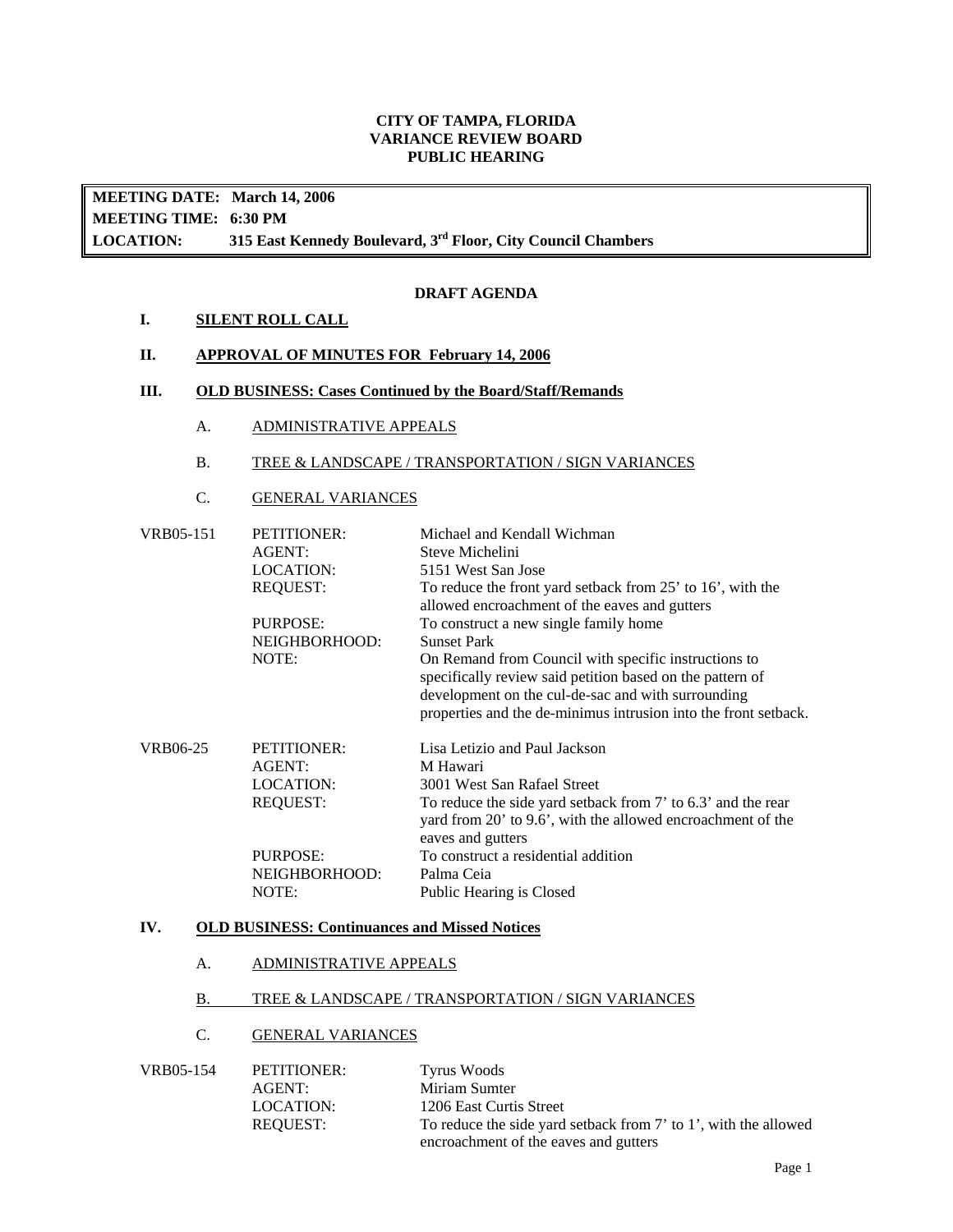|          | <b>PURPOSE:</b> | To create a buildable lot                                  |
|----------|-----------------|------------------------------------------------------------|
|          | NEIGHBORHOOD:   | Southeast Seminole Heights                                 |
| VRB06-20 | PETITIONER:     | New Millennial Homes                                       |
|          | AGENT:          | Anthony Galarza                                            |
|          | LOCATION:       | 916 East Ida Street                                        |
|          | <b>REOUEST:</b> | To reduce the rear yard setback from 20' to 16.1, with the |
|          |                 | allowed encroachment of the eaves and gutters              |
|          | PURPOSE:        | To construct a single family residence                     |
|          | NEIGHBORHOOD:   | Southeast Seminole Heights                                 |

# **V. NEW BUSINESS**

# A. ADMINISTRATIVE APPEALS

# B. TREE & LANDSCAPE / TRANSPORTATION / SIGN VARIANCES

| <b>VRB06-30</b> | PETITIONER:              | <b>Verizon Wireless</b>                                     |
|-----------------|--------------------------|-------------------------------------------------------------|
| Withdrawn       | <b>AGENT:</b>            | <b>Todd Pressman</b>                                        |
|                 | <b>LOCATION:</b>         | 4306 South Dale Mabry Highway                               |
|                 | <b>REQUEST:</b>          | To allow a sign on a building with no road frontage         |
|                 | PURPOSE:                 | To place a sign                                             |
|                 | NEIGHBORHOOD:            | Fairoaks/Manhattan Manor                                    |
|                 |                          |                                                             |
| VRB06-36        | PETITIONER:              | Sunshine Real Estate, Incorporated                          |
|                 | AGENT:                   | Dixie Signs, Incorporated                                   |
|                 | <b>LOCATION:</b>         | 2602 North 50 <sup>th</sup> Street                          |
|                 | <b>REQUEST:</b>          | To increase the height of a sign to 80'                     |
|                 | PURPOSE:                 | To increase the height of a sign                            |
|                 | NEIGHBORHOOD:            |                                                             |
| C.              | <b>GENERAL VARIANCES</b> |                                                             |
| VRB06-26        | PETITIONER:              | Michael Goetz and Jeffrey Zwirn                             |
|                 | <b>AGENT:</b>            | None                                                        |
|                 | <b>LOCATION:</b>         | 708 Broad Street                                            |
|                 | <b>REQUEST:</b>          | To reduce the side yard setback from 7' to 3.6', with the   |
|                 |                          | allowed encroachment of the eaves and gutters               |
|                 | <b>PURPOSE:</b>          | To create a buildable lot                                   |
|                 | NEIGHBORHOOD:            | Old Seminole Heights                                        |
|                 |                          |                                                             |
| <b>VRB06-27</b> | PETITIONER:              | Philip and Ann Anderson                                     |
|                 | <b>AGENT:</b>            | None                                                        |
|                 | <b>LOCATION:</b>         | 5203 Green Forest Court                                     |
|                 | <b>REQUEST:</b>          | To reduce the rear yard setback from 15' to 5', with the    |
|                 |                          | allowed encroachment of the eaves and gutters               |
|                 | PURPOSE:                 | To construct a residential addition                         |
|                 | NEIGHBORHOOD:            | New Tampa Community Council                                 |
| VRB06-28        | PETITIONER:              | Keith and Leslie Fredericks                                 |
|                 | AGENT:                   | John Grandoff                                               |
|                 | <b>LOCATION:</b>         | 3110 West Chapin Avenue                                     |
|                 | <b>REQUEST:</b>          | To reduce the rear yard setback 20' to 3', with the allowed |
|                 |                          | encroachment of the eaves and gutters                       |
|                 | PURPOSE:                 | To construct a residential addition                         |
|                 | NEIGHBORHOOD:            | <b>Bayshore Beautiful</b>                                   |
| VRB06-29        | <b>PETITIONER:</b>       |                                                             |
|                 |                          | James Sutphin and Susan Kay Hefley                          |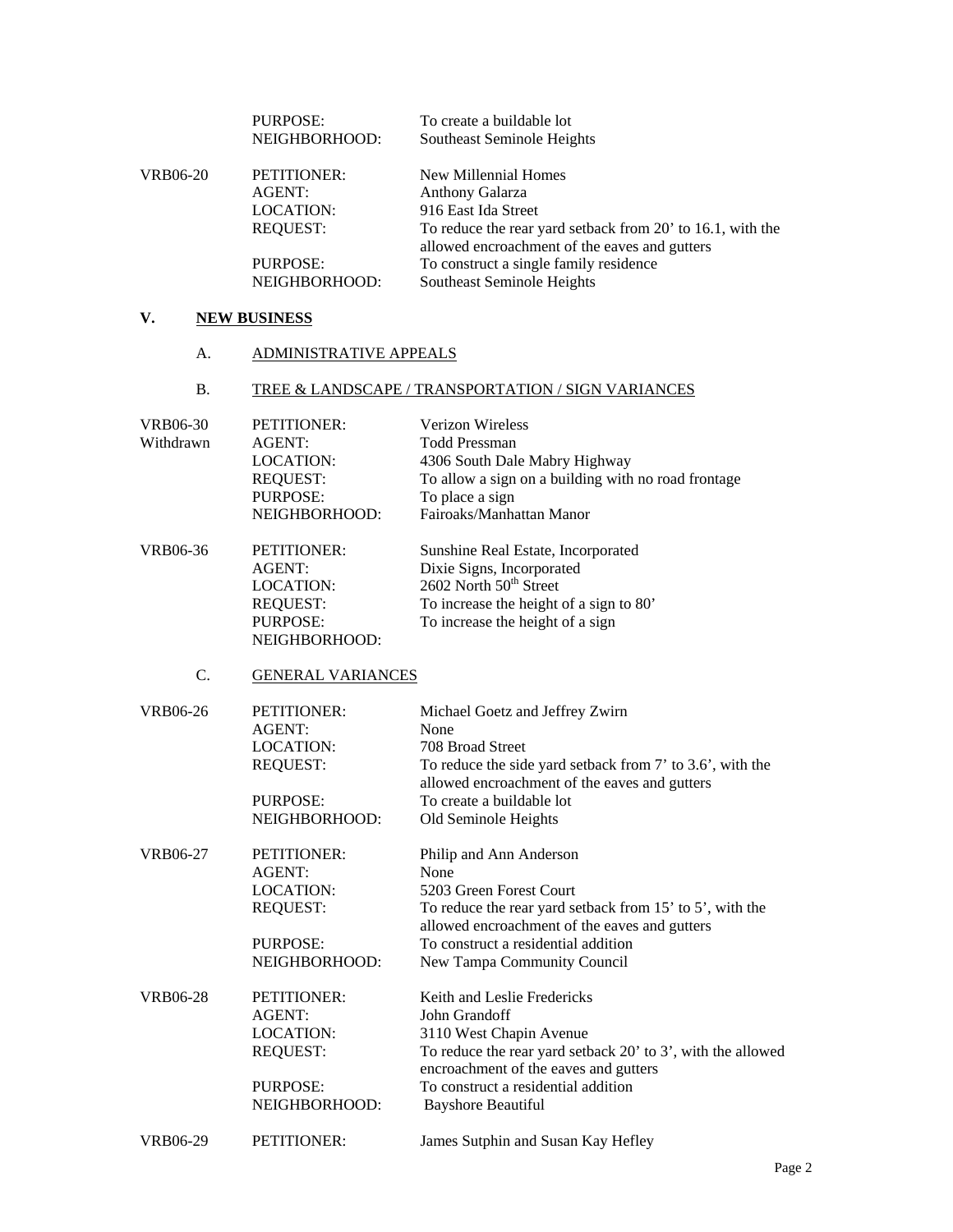|                 | <b>AGENT:</b><br><b>LOCATION:</b>   | None<br>206 West Henry Avenue                                                                                                                                    |
|-----------------|-------------------------------------|------------------------------------------------------------------------------------------------------------------------------------------------------------------|
|                 | <b>REQUEST:</b>                     | To reduce the rear yard setback from 10' to 3' for the entrance<br>to a garage, with the allowed encroachment of the eaves and                                   |
|                 | <b>PURPOSE:</b><br>NEIGHBORHOOD:    | gutters<br>To keep an existing accessory structure (garage)<br>Old Seminole Heights                                                                              |
| VRB06-31        | PETITIONER:                         | Jonathan and Marian Sbar                                                                                                                                         |
|                 | AGENT:                              | Karim Tahiri or Tamlyn Sbar                                                                                                                                      |
|                 | <b>LOCATION:</b>                    | 2626 West Sunset Drive                                                                                                                                           |
|                 | <b>REQUEST:</b>                     | To increase the height of an accessory structure from 15' to<br>21.5'                                                                                            |
|                 | PURPOSE:                            | To construct an accessory structure                                                                                                                              |
|                 | NEIGHBORHOOD:                       | New Suburb Beautiful                                                                                                                                             |
| VRB06-32        | PETITIONER:                         | Robert Harwood                                                                                                                                                   |
|                 | <b>AGENT:</b>                       | None                                                                                                                                                             |
|                 | <b>LOCATION:</b><br><b>REQUEST:</b> | 715 South Rookmere Road<br>To reduce the side yard setback from 7' to 3', with the allowed                                                                       |
|                 |                                     | encroachment of the eaves and gutters                                                                                                                            |
|                 | PURPOSE:                            | To construct a residential addition                                                                                                                              |
|                 | NEIGHBORHOOD:                       | <b>Beach Park</b>                                                                                                                                                |
| VRB06-33        | PETITIONER:                         | Jimmie and Lavinia Stembridge                                                                                                                                    |
|                 | <b>AGENT:</b>                       | None                                                                                                                                                             |
|                 | <b>LOCATION:</b>                    | 5910 Interbay                                                                                                                                                    |
|                 | <b>REQUEST:</b>                     | To reduce the side yard setback from 7' to 3.9', with the<br>allowed encroachment of the eaves and gutters                                                       |
|                 | PURPOSE:                            | To construct a residential addition                                                                                                                              |
|                 | NEIGHBORHOOD:                       | <b>Ballast Point</b>                                                                                                                                             |
| VRB06-34        | PETITIONER:                         | Sharon Hunnewell-Johnson                                                                                                                                         |
|                 | <b>AGENT:</b>                       | None                                                                                                                                                             |
|                 | <b>LOCATION:</b>                    | 204 East Martin Luther King Bouelvard                                                                                                                            |
|                 | <b>REQUEST:</b><br>PURPOSE:         | To allow for the placement of barbed wire fencing<br>To keep existing barbed wire fences                                                                         |
|                 | NEIGHBORHOOD:                       | Old Seminole Heights                                                                                                                                             |
| <b>VRB06-35</b> | PETITIONER:                         | R Duncan McMillan                                                                                                                                                |
|                 | <b>AGENT:</b>                       | None                                                                                                                                                             |
|                 | <b>LOCATION:</b>                    | 3901 West Barcelona Street                                                                                                                                       |
|                 | <b>REQUEST:</b>                     | To reduce the side yard setback from 7' to 3'9", with the<br>allowed encroachment of the eaves and gutters                                                       |
|                 | PURPOSE:                            | To construct a residential addition                                                                                                                              |
|                 | NEIGHBORHOOD:                       | Virginia Park                                                                                                                                                    |
| VRB06-36a       | PETITIONER:                         | Thomas E Dudley and Rosa L Johnson                                                                                                                               |
|                 | <b>AGENT:</b>                       | None                                                                                                                                                             |
|                 | <b>LOCATION:</b>                    | 3311 East Sevilla Circle                                                                                                                                         |
|                 | <b>REQUEST:</b>                     | To reduce the rear and side yard setbacks from 3' to 0' and the<br>building separation from 10' to 2', with the allowed<br>encroachment of the eaves and gutters |
|                 | PURPOSE:                            | To place an accessory structure                                                                                                                                  |
|                 | NEIGHBORHOOD:                       | None (Notice to Virginia Park)                                                                                                                                   |
| VRB06-37        | PETITIONER:                         | Peter Diniaco                                                                                                                                                    |
|                 | AGENT:                              | R J Marks                                                                                                                                                        |